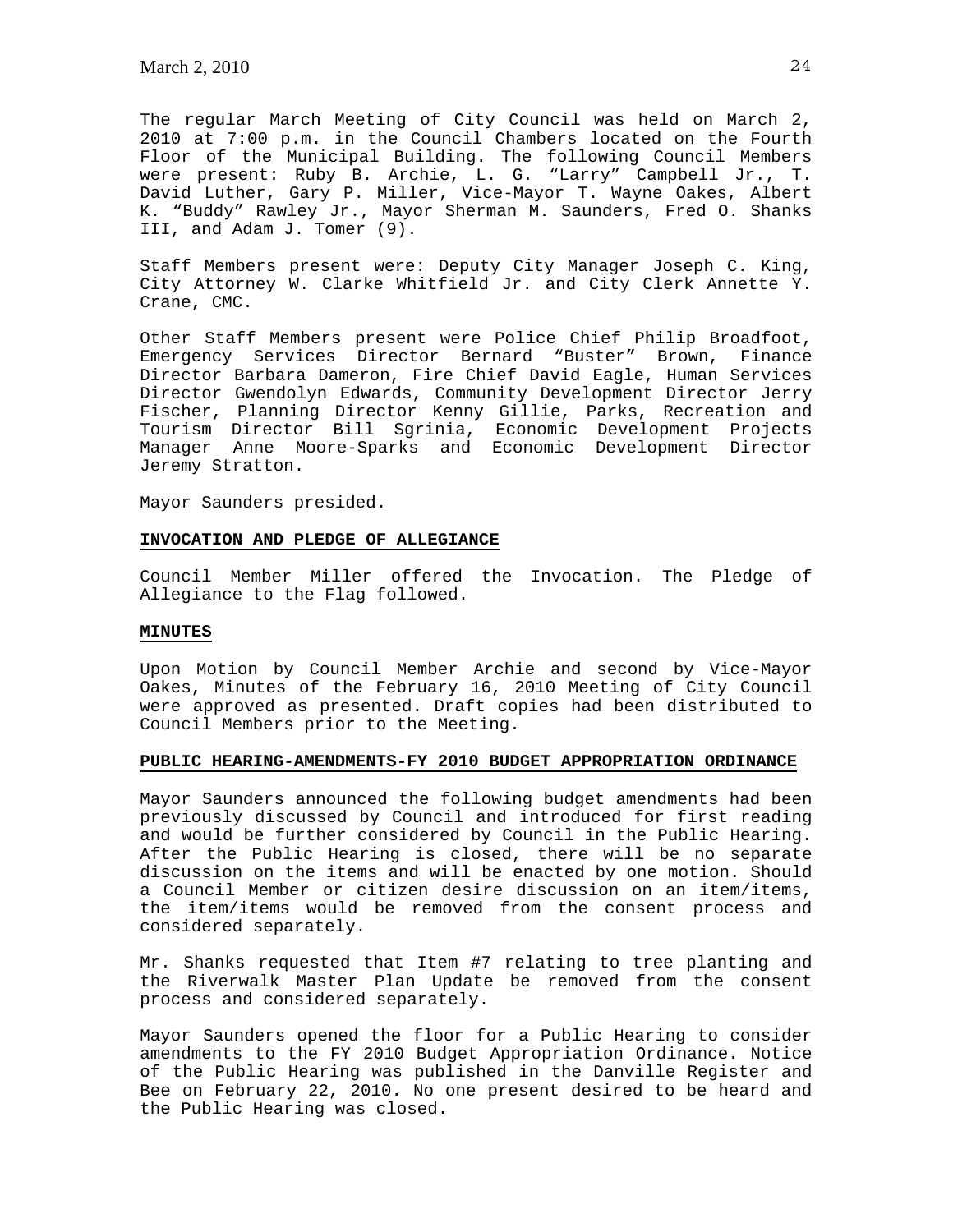Upon Motion by Vice-Mayor Oakes and second by Council Member Campbell, Ordinance No. 2010-02.02 presented by its First Reading on February 16, 2010 amending the Fiscal Year 2010 Budget Appropriation Ordinance for a grant from the Department of Juvenile Justice in the amount of \$107,733 and a local share of \$26,324, for a total appropriation of \$134,057, to provide for the electronic monitoring and outreach detention programs and other contracted services for the City of Danville at the W. W. Moore Jr. Detention Home and appropriating same was adopted by the following vote:

VOTE: 9-0 AYE: Archie, Campbell, Luther, Miller, Oakes, Rawley, Saunders, Shanks and Tomer (9) NAY: None  $(0)$ .

Upon Motion by Vice-Mayor Oakes and second by Council Member Campbell, Ordinance No. 2010-02.03 presented by its First Reading on February 16, 2010 amending the Fiscal Year 2010 Budget Appropriation Ordinance by increasing revenues to anticipate the receipt of funds in the amount of \$26,000 from the State Homeland Security Program grant for Citizens Preparedness Project was adopted by the following vote:

VOTE: 9-0 AYE: Archie, Campbell, Luther, Miller, Oakes, Rawley, Saunders, Shanks and Tomer (9) NAY: None (0).

Upon Motion by Vice-Mayor Oakes and second by Council Member Campbell, Ordinance No. 2010-02.04 presented by its First Reading on February 16, 2010 amending the Fiscal Year 2010 Budget Appropriation Ordinance for a grant in the amount of \$13,292 from the Virginia Office of Emergency Medical Services, Rescue Squad Assistance Fund Consolidated Grants Program, and local match in the amount of \$3,323, for a total appropriation in the amount of \$16,615 and appropriating same was adopted by the following vote:

VOTE: 9-0 AYE: Archie, Campbell, Luther, Miller, Oakes, Rawley, Saunders, Shanks and Tomer (9) NAY: None  $(0)$ .

Upon Motion by Vice-Mayor Oakes and second by Council Member Campbell, Ordinance No. 2010-02.05 presented by its First Reading on February 16, 2010 amending the Fiscal Year 2010 Budget Appropriation Ordinance to provide for a grant in the amount of \$17,856 from the Federal Emergency Management Agency and the Department of Homeland Security, and local match in the amount of \$1,983, for a total appropriation in the amount of \$19,839 and appropriating same was adopted by the following vote:

VOTE: 9-0 AYE: Archie, Campbell, Luther, Miller, Oakes, Rawley,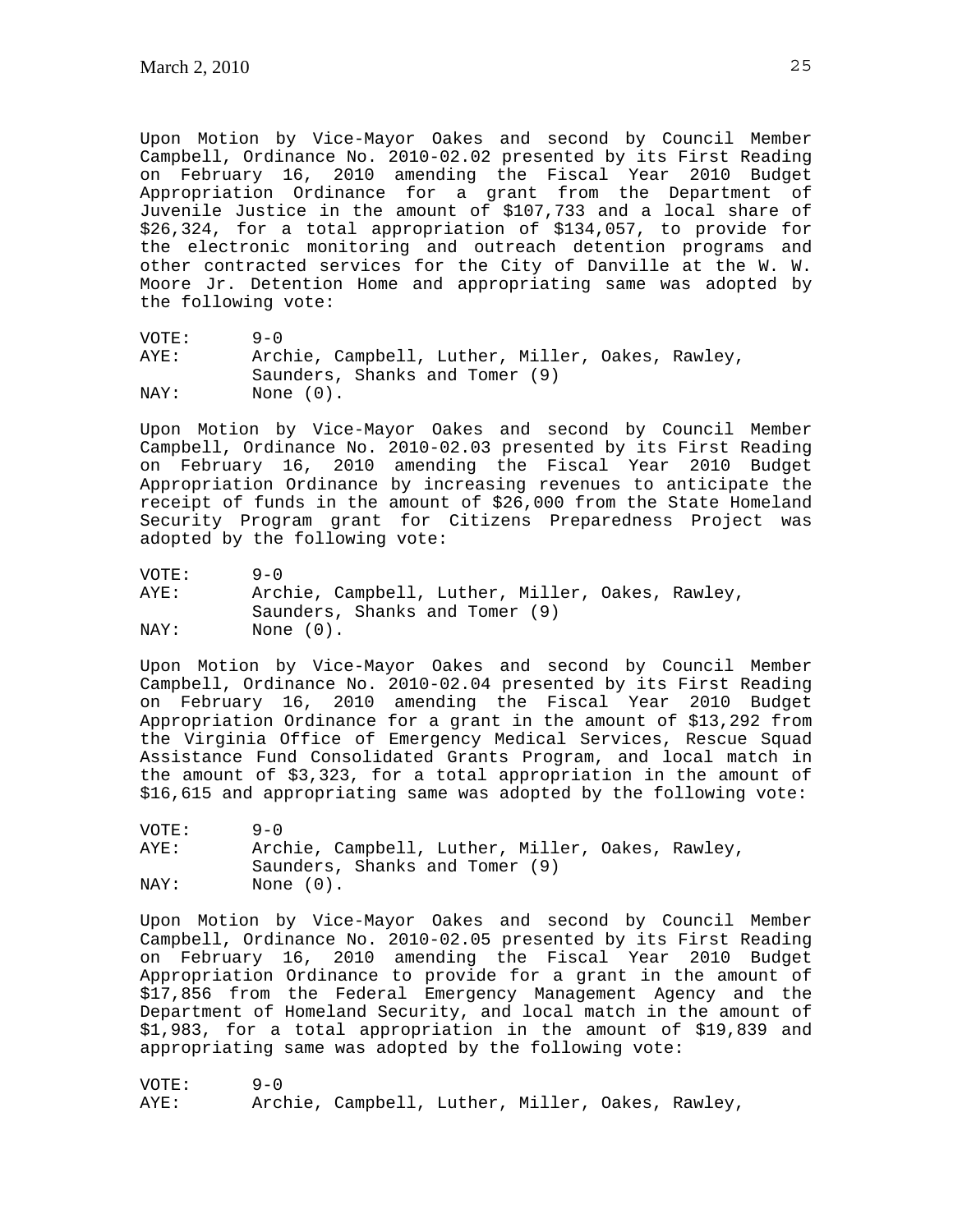Saunders, Shanks and Tomer (9) NAY: None (0).

Upon Motion by Vice-Mayor Oakes and second by Council Member Campbell, Ordinance No. 2010-02.06 presented by its First Reading on February 16, 2010 amending the Fiscal Year 2010 Budget Appropriation Ordinance by increasing revenues to provide for a grant from the Federal Highway Administration in the amount of \$88,920 for Riverwalk Trail Extension was adopted by the following vote:

VOTE: 9-0 AYE: Archie, Campbell, Luther, Miller, Oakes, Rawley, Saunders, Shanks and Tomer (9)<br>NAY: None (0). None  $(0)$ .

### **BUDGET ADOPTION-FY 2010-RIVERWALK MASTER PLAN – TREE PLANTING**

Council Member Luther moved adoption of Ordinance No. 2010-02.07 presented by its First Reading on February 16, 2010 amending the Fiscal Year 2010 Budget Appropriation Ordinance by increasing revenues to provide for a grant from the Virginia Department of Forestry in the amount of \$65,000 for tree planting, tree maintenance, and Riverwalk Master Plan update and appropriating same.

Council Member Rawley seconded the Motion.

Mr. Shanks reported he had received complaints about unsightliness of the trees along North Main Street at Highland Burial Park. He stated he hoped this location would be considered when use of the funds is being prioritized.

The Ordinance was adopted by the following vote:

VOTE: 9-0<br>AYE: Arcl Archie, Campbell, Luther, Miller, Oakes, Rawley, Saunders, Shanks and Tomer (9) NAY: None  $(0)$ .

# **PUBLIC HEARING-DEBT SERVICE RESERVE FUND-BERRY HILL MEGA PARK**

Mayor Saunders opened the floor for a Public Hearing to consider an amendment to the FY 2010 Budget Appropriation Ordinance to authorize a transfer from the General Fund Balance for the Debt Service Reserve Fund for the Berry Hill Mega Park Bond issuance. Notice of the Public Hearing was published in the Danville Register and Bee on February 22, 2010. No one present desired to be heard and the Public Hearing was closed.

Council Member Campbell moved adoption of Ordinance No. 2010- 02.08 presented by its First Reading on February 16, 2010 amending the Fiscal Year 2010 Budget Appropriation Ordinance by authorizing a transfer from the General Fund Balance to provide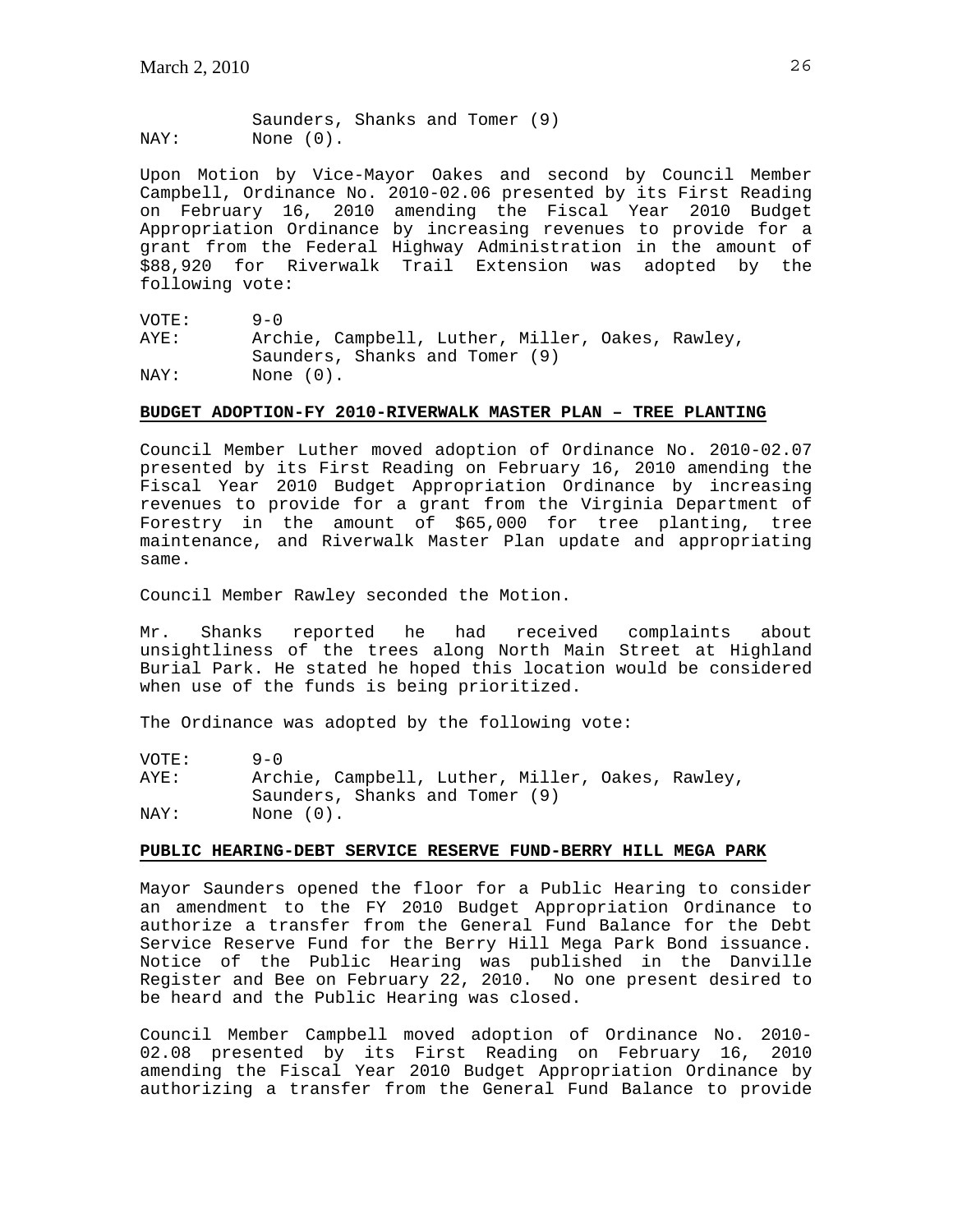funds for the Debt Service Reserve Fund for the Berry Hill Mega Park Bond issue.

Council Member Rawley seconded the Motion.

In response to Council Member Shanks, Finance Director Barbara Dameron advised these funds would be set up in an escrow account with the benefit of interest earned to pay down debt service. Ms. Dameron stated the funds are held in the Regional Authority account.

The Ordinance was adopted by the following vote:

VOTE: 9-0<br>AYE: Arcl Archie, Campbell, Luther, Miller, Oakes, Rawley, Saunders, Shanks and Tomer (9) NAY: None (0).

#### **AMEND CITY CODE CHAPTER 23.1 ENTITLED "NOISE"**

Council Member Archie moved adoption of an Ordinance entitled:

ORDINANCE NO. 2010-03.01

AN ORDINANCE AMENDING AND REORDAINING CHAPTER 23.1, ENTITLED "NOISE," OF THE CODE OF THE CITY OF DANVILLE, VIRGINIA.

The Motion was seconded by Vice-Mayor Oakes.

Mr. Shanks advised the one complaint that he heard frequently from citizens was the issue of noise from trash collection at 4:30 a.m. He said his concern was that no one should raise a family living near that type of noise at that time of the day.

Mr. Shanks moved to amend Section 23.1-4 (13) *Commercial vehicle and trash collection vehicle operation* to read as follows: "Except in the downtown commercial zoning district, the operation of a commercial vehicle or trash collection vehicle between the hours of 10:00 p.m. and 7:00 a.m., in such a manner as to be plainly audible inside the confines of a dwelling unit, house, or apartment or at a distance of 50 feet or more."

The Motion was seconded by Council Member Rawley.

Vice-Mayor Oakes stated the early morning collections were from independent contractors who were collecting trash from medical buildings and other facilities. He wanted to clarify that it was not City vehicles collecting at that time of the morning.

Mr. Tomer agreed with Mr. Shanks and asked that notification about the change be sent to the independent contractors. Deputy City Manager King agreed to do so.

The Motion to amend was adopted by the following vote: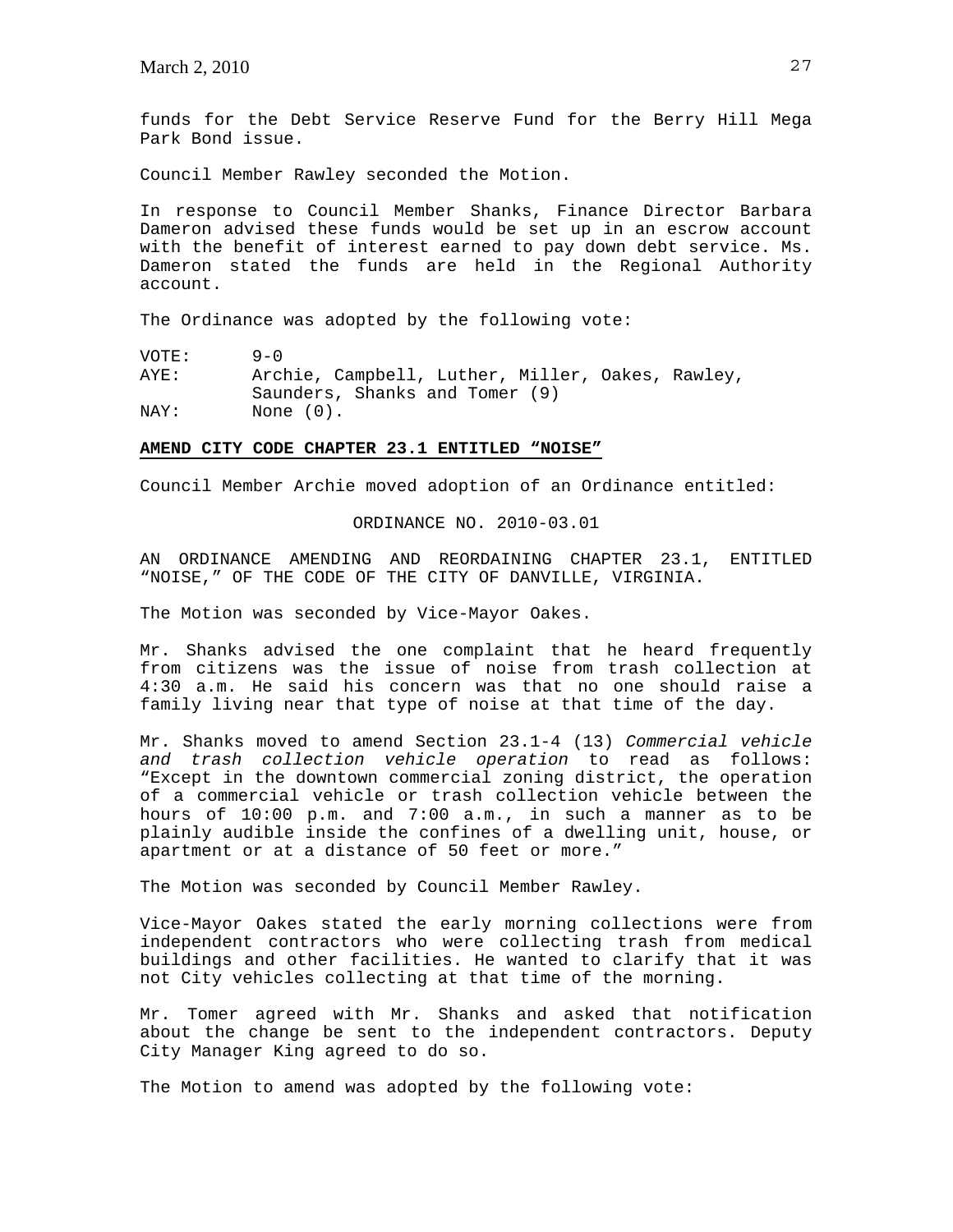| VOTE: | $9 - 0$                                          |
|-------|--------------------------------------------------|
| AYE:  | Archie, Campbell, Luther, Miller, Oakes, Rawley, |
|       | Saunders, Shanks and Tomer (9)                   |
| NAY:  | None (0).                                        |

The Ordinance, as amended, was adopted by the following vote:

| VOTE: | $9 - 0$                                          |
|-------|--------------------------------------------------|
| AYE:  | Archie, Campbell, Luther, Miller, Oakes, Rawley, |
|       | Saunders, Shanks and Tomer (9)                   |
| NAY:  | None (0).                                        |

### **PUBLIC HEARING-SPECIAL USE PERMIT AT 2855 RIVERSIDE DRIVE**

Mayor Saunders opened the floor for a Public Hearing to consider a request for a Special Use Permit to operate an indoor kart racing facility and game room. Notice of the Public Hearing was published in the Danville Register and Bee on February 16 and 23, 2010.

Owner Ken Grammer appeared to answer questions from Council Members and citizens. In response to Mr. Luther, Mr. Grammer said the hours of operation would not interfere with the Dan River Church services. Mr. Grammer stated he has had several conversations with members of the church and they were satisfied with the hours of operation for the indoor kart racing facility.

No one further desired to be heard and the Public Hearing was closed.

Vice-Mayor Oakes moved adoption of an Ordinance entitled:

## ORDINANCE NO. 2010-03.02

AN ORDINANCE GRANTING A SPECIAL USE PERMIT FOR PROPERTY LOCATED AT 2855 RIVERSIDE DRIVE FOR THE PURPOSE OF INDOOR COMMERCIAL RECREATION SUBJECT TO CONDITIONS IN ACCORDANCE WITH ARTICLE 3.N, SECTION C, ITEM 4, OF CHAPTER 41 OF THE CODE OF THE CITY OF DANVILLE, VIRGINIA, 1986, AS AMENDED, AT 2855 RIVERSIDE DRIVE.

The Motion was seconded by Council Member Rawley and carried by the following vote:

VOTE: 9-0 AYE: Archie, Campbell, Luther, Miller, Oakes, Rawley, Saunders, Shanks and Tomer (9) NAY: None  $(0)$ .

### **PUBLIC HEARING-SPECIAL USE PERMIT AT 140 CROWN DRIVE**

Mayor Saunders opened the floor for a Public Hearing to consider a request for a Special Use Permit to add multiple indoor game machines and pool tables to go along with an expansion and rebranding of the Rock-Ola Cafe restaurant and bar. Notice of the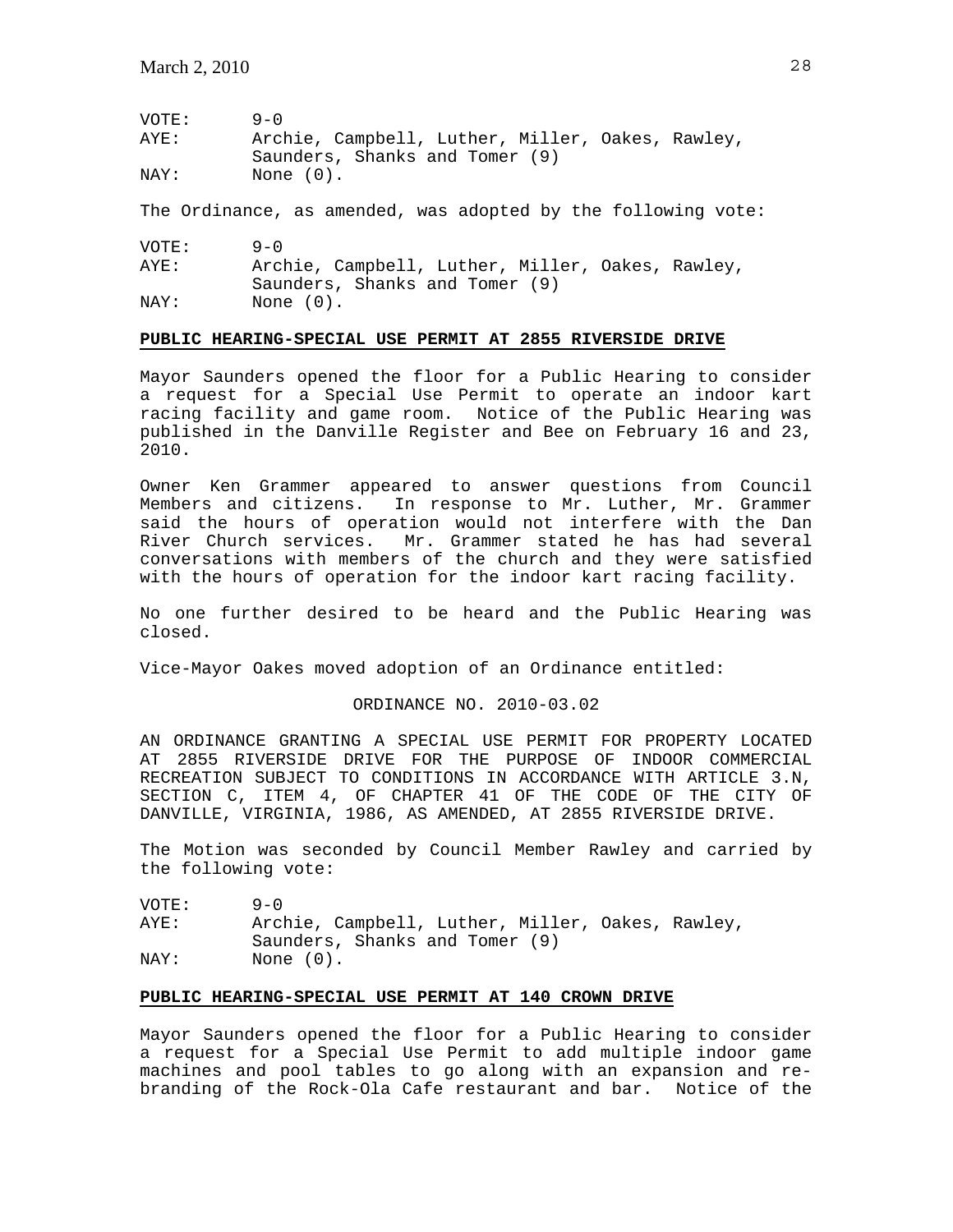Public Hearing was published in the Danville Register and Bee on February 16 and 23, 2010.

Representing the applicant, Tom Mincher of Greensboro, North Carolina appeared to request a Special Use Permit to add multiple indoor game machines and pool tables in the Rock-Ola Café restaurant located at 140 Crown Drive. Mr. Mincher requested the hours listed in the application be modified to include Monday through Sunday 7:00 a.m. to 2:00 a.m. for the purpose of being consistent with competitors in the area. He said there were a number of sporting games that went beyond the originally requested midnight hour. In response to Mayor Saunders, Mr. Mincher stated the change had been discussed with the Planning Staff and there was no opposition to the modification.

No one further desired to be heard and the Public Hearing was closed.

Council Member Rawley moved adoption of an Ordinance entitled:

#### ORDINANCE NO. 2010-03.03

AN ORDINANCE GRANTING A SPECIAL USE PERMIT TO ALLOW FOR COMMERCIAL INDOOR RECREATION SUBJECT TO CONDITIONS IN ACCORDANCE WITH ARTICLE 3.N, SECTION C, ITEM 4, OF CHAPTER 41 OF THE CODE OF THE CITY OF DANVILLE, VIRGINIA, 1986, AS AMENDED, AT 140 CROWN DRIVE WITH THE SUNDAY OPERATIONS GOING TO 2:00 A.M.

The Motion was seconded by Council Member Tomer and carried by the following vote:

VOTE: 9-0 AYE: Archie, Campbell, Luther, Miller, Oakes, Rawley, Saunders, Shanks and Tomer (9) NAY: None (0).

### **PUBLIC HEARING-SPECIAL USE PERMIT-WAIVER OF YARD REQUIREMENTS**

Mayor Saunders opened the floor for a Public Hearing to consider a request for a Special Use Permit to allow for a waiver of yard requirements at 140 Crown Drive. Notice of the Public Hearing was published in the Danville Register and Bee on February 16 and 23, 2010. No one present desired to be heard and the Public Hearing was closed.

Council Member Shanks moved adoption of an Ordinance entitled:

## ORDINANCE NO. 2010-03.04

AN ORDINANCE GRANTING A SPECIAL USE PERMIT TO ALLOW FOR A WAIVER OF YARD REQUIREMENTS SUBJECT TO A CONDITION IN ACCORDANCE WITH ARTICLE 3.N, SECTION C, ITEM 21, OF CHAPTER 41 OF THE CODE OF THE CITY OF DANVILLE, VIRGINIA, 1986, AS AMENDED, AT 140 CROWN DRIVE.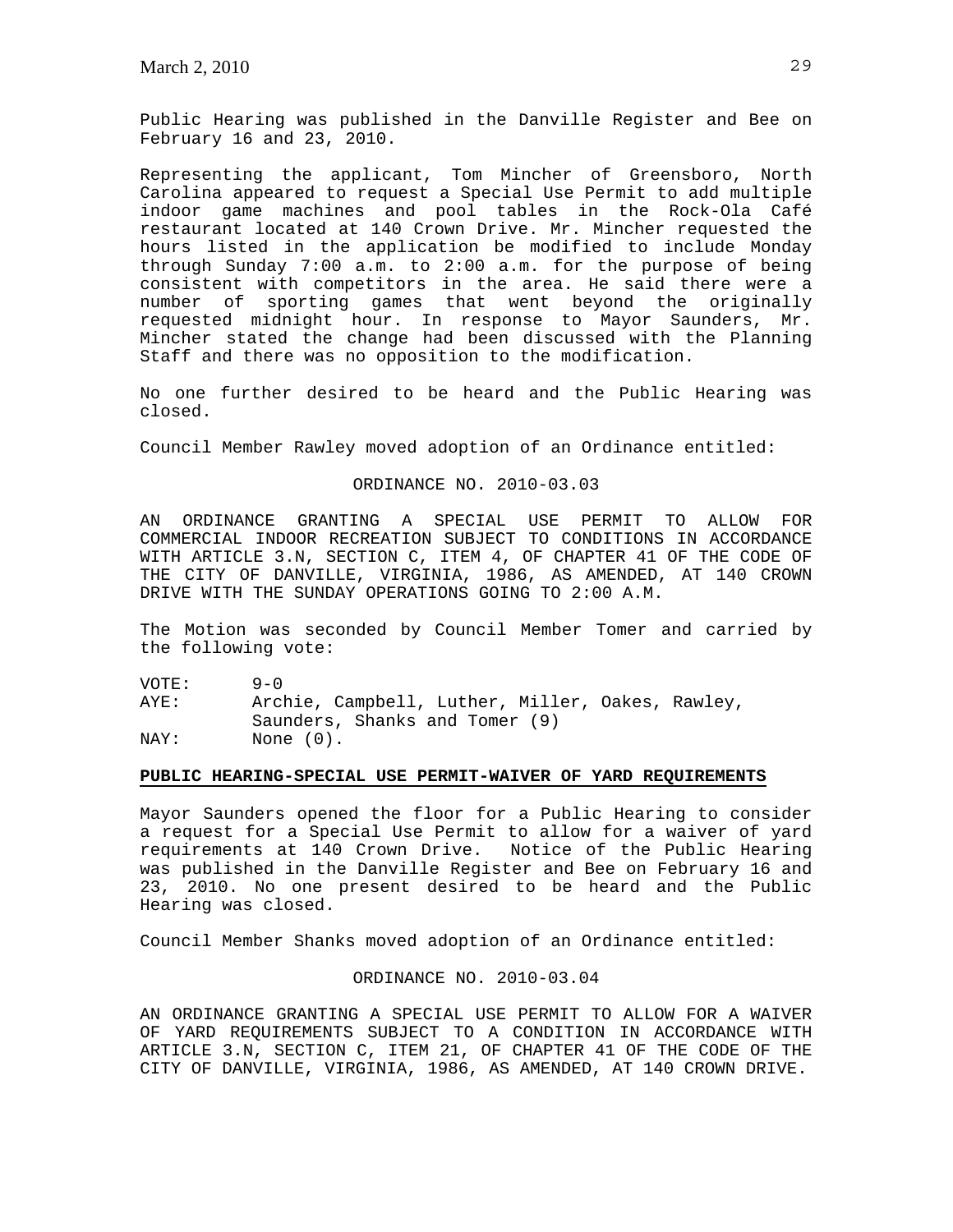The Motion was seconded by Council Member Archie and carried by the following vote:

VOTE: 9-0

AYE: Archie, Campbell, Luther, Miller, Oakes, Rawley, Saunders, Shanks and Tomer (9) NAY: None (0).

### **BUDGET AMENDMENT-FY 2010-FIRE STATION & 911 CENTER**

Upon Motion by Council Member Tomer and second by Council Member Shanks, an Ordinance entitled:

#### ORDINANCE NO. 2010-03.05

AN ORDINANCE AMENDING THE FISCAL YEAR 2010 BUDGET APPROPRIATION ORDINANCE BY AUTHORIZING A TRANSFER FROM THE GENERAL FUND UNRESERVED FUND BALANCE TO PROVIDE FUNDS FOR EXPENDITURES RELATED TO THE PURCHASE OF LAND AND ENGINEERING/ARCHITECTURAL SERVICES FOR THE NEW FIRE STATION/HEADQUARTERS AND EMERGENCY OPERATIONS CENTER TO BE REIMBURSED FROM GENERAL FUND BOND PROCEEDS

was presented by its First Reading, as required by City Charter, to lie over before final adoption.

### **BUDGET AMENDMENT-FY 2010-COMPREHENSIVE SERVICES ACT FUNDS**

Upon Motion by Council Member Campbell and second by Council Member Rawley, an Ordinance entitled:

ORDINANCE NO. 2010-03.06

AN ORDINANCE AMENDING THE FISCAL YEAR 2010 BUDGET APPROPRIATION ORDINANCE BY APPROPRIATING COMPREHENSIVE SERVICES ACT FUNDS AND PROVIDING LOCAL MATCHING FUNDS FOR A TOTAL AMOUNT OF \$5,200,000

was presented by its First Reading, as required by City Charter, to lie over before final adoption.

## **CONTINUING DISCLOSURE AGREEMENT – REGIONAL AUTHORITY**

Vice-Mayor Oakes moved adoption of a Resolution entitled:

## RESOLUTION NO. 2010-03.01

A RESOLUTION OF THE CITY COUNCIL OF THE CITY OF DANVILLE, VIRGINIA AUTHORIZING A CONTINUING DISCLOSURE AGREEMENT, DISCLOSURE INFORMATION AND CERTAIN ACTIONS IN CONNECTION WITH A FINANCING BY THE DANVILLE-PITTSYLVANIA REGIONAL INDUSTRIAL FACILITY AUTHORITY.

The Motion was seconded by Council Member Tomer and carried by the following vote:

VOTE: 9-0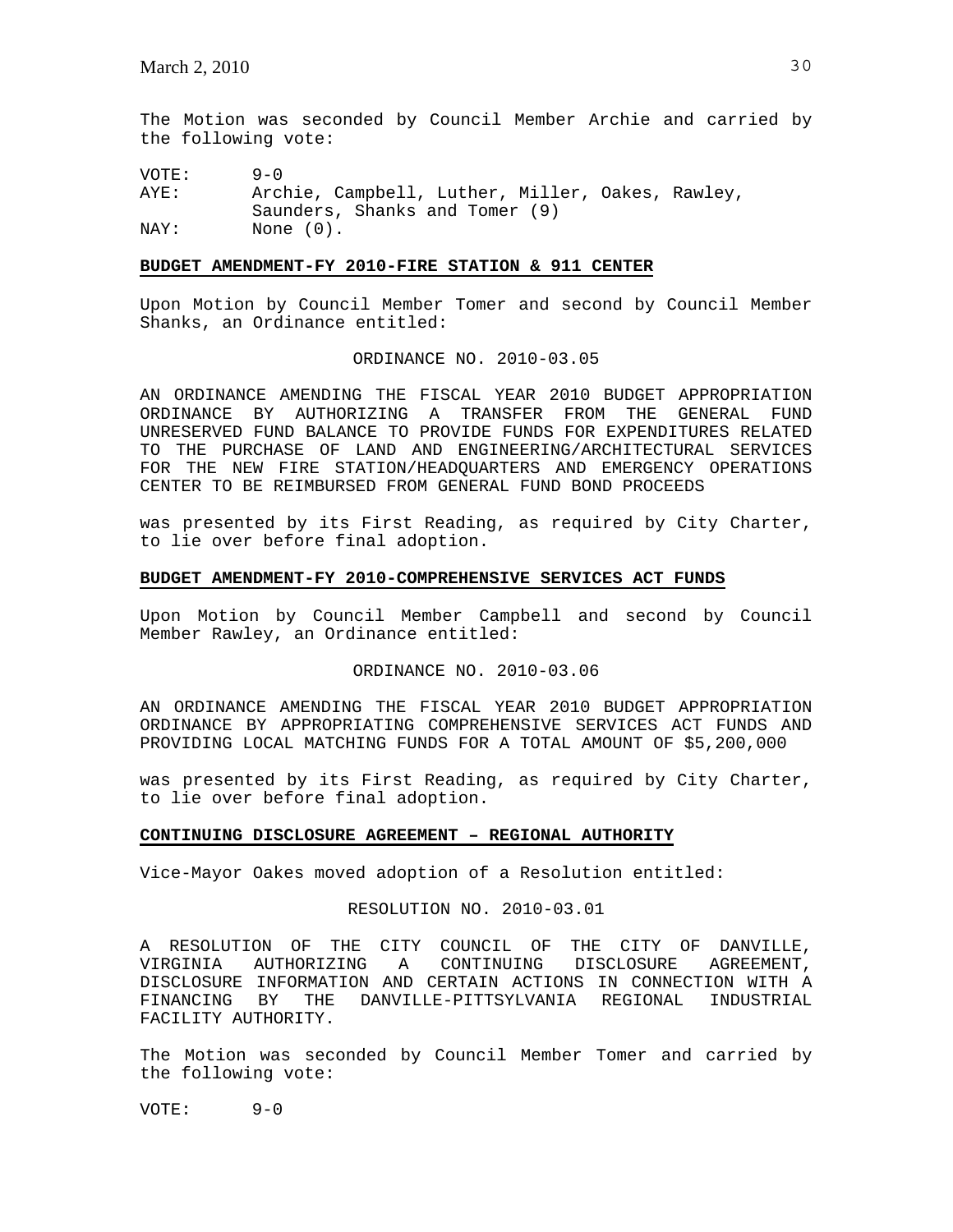AYE: Archie, Campbell, Luther, Miller, Oakes, Rawley, Saunders, Shanks and Tomer (9) NAY: None (0).

### **ACQUIRE CERTAIN PROPERTIES FOR PUBLIC SAFETY PURPOSES**

Council Member Archie moved adoption of a Resolution entitled:

RESOLUTION NO. 2010-03.02

A RESOLUTION AUTHORIZING THE CITY MANAGER OR HIS DESIGNEE TO ACQUIRE BY PURCHASE CERTAIN PROPERTIES FOR A PUBLIC SAFETY PURPOSE.

The Motion was seconded by Vice-Mayor Oakes and carried by the following vote:

VOTE: 9-0

AYE: Archie, Campbell, Luther, Miller, Oakes, Rawley, Saunders, Shanks and Tomer (9) NAY: None (0).

### **COMMUNICATIONS**

There were no communications from the Deputy City Manager, City Attorney and City Clerk.

## **ROLL CALL**

Council Members extended good wishes and prayers to City Manager Lacy who is ill at home.

Mr. Shanks reminded citizens of a meeting on Monday, March 8, 7:00 p.m. at the Senior Citizens Center in Ballou Park. A joint meeting with City Council, the Planning Commission and consultants is scheduled to receive a progress report from the consultants and to receive citizen input on the Comprehensive Plan update.

Mayor Saunders encouraged citizens to donate to the Neighbor Helping Neighbors program to assist with the cost of high utility bills. He asked the Utility Commission to make contacts across the country to find out how other areas were coping with the high cost of utilities.

The Meeting adjourned at 7:49 P.M.

APPROVED: